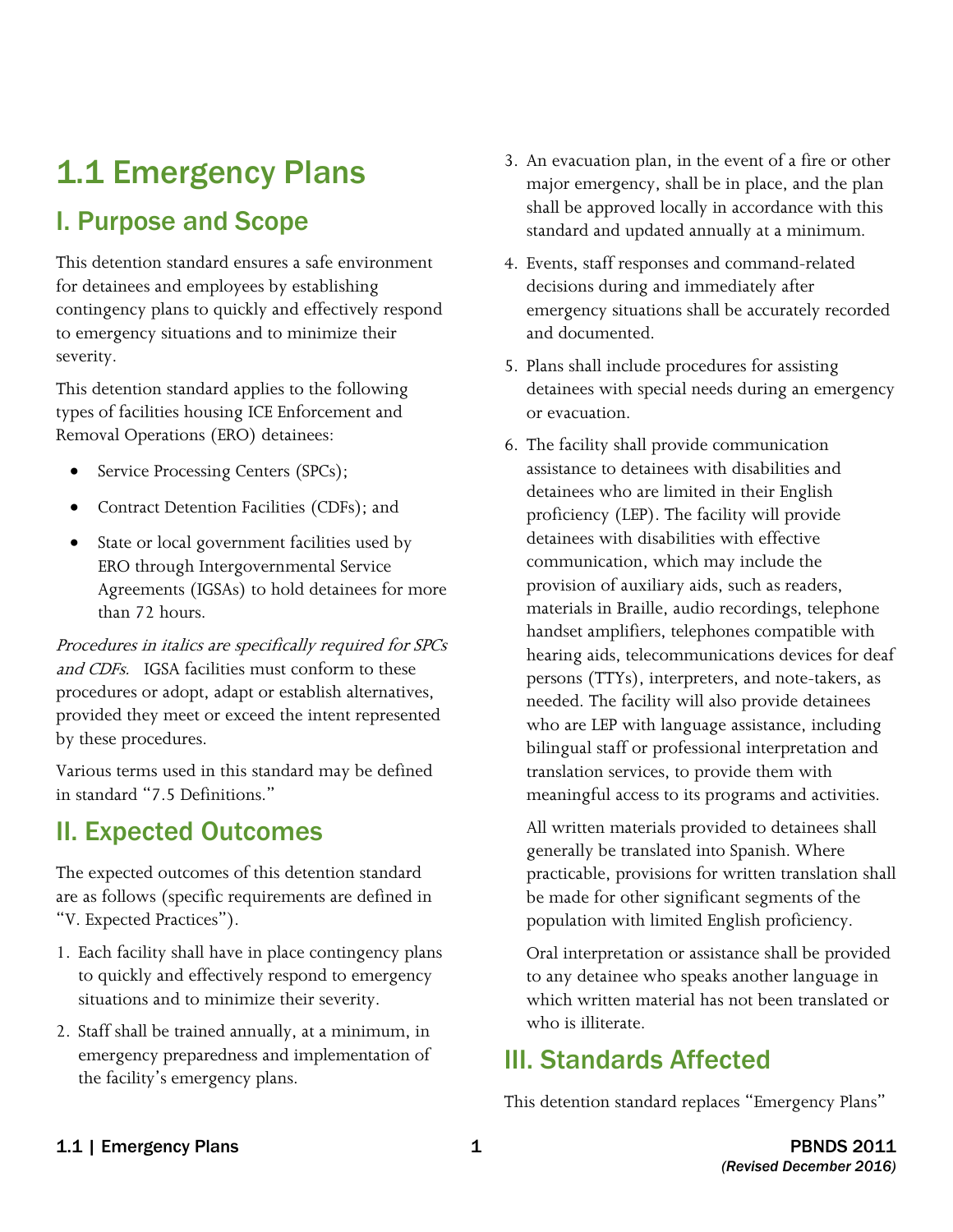dated 12/2/2008.

# IV. References

American Correctional Association, Performancebased Standards for Adult Local Detention Facilities, 4th Edition: 4-ALDF-1C-01, 1C-02, 1C-03, 1C-04, 1C-05, 1C-06.

### Standards 2011: ICE/ERO Performance-based National Detention

- "1.2 Environmental Health and Safety," which provides requirements and guidelines for avoiding and mitigating dangerous situations, specifically with regard to fires, environmental hazards and evacuations; and
- provides requirements and guidelines for • "2.15 Use of Force and Restraints," which emergency situations requiring the use of force.

Memorandum dated 7/14/2006 on "Escape Reporting" from the ICE/ERO Director, which specifies requirements for the reporting, tracking and investigating of the escape of an ICE/ERO detainee.

A helpful resource: A Guide to Preparing for and Responding to Prison Emergencies. The guide is available at www.ncicic.org.

# V. Expected Practices

# A. Staff Training

Each facility shall include emergency preparedness as part of the initial orientation and training provided to all new employees, and all staff shall be trained annually, at a minimum, on the facility's emergency plans.

Other training requirements, for example, climate monitoring, special response teams (SRTs), disturbance control teams (DCTs), hostage negotiation teams (HNTs), video equipment and the command post—are specified in other sections of this standard.

# B. Preventive Action

### 1. Climate Monitoring

 Staff alertness to changes in facility "climate," promptly reported, can be of critical importance in circumstances may predictably contribute to increased tensions in a detained population. Often such issues can be controlled or lessened before defusing a potentially explosive situation. Detention management experience indicates that certain erupting into an incident or disturbance.

 Staff shall be trained to watch for signs of mounting tension among the detainee population, such as a spike in the number of detainee requests and incident reports; sullen, restless and short-tempered behavior; or detainees avoiding contact with staff (including eye contact).

Factors known to exacerbate tensions that may lead to group disturbances include, but are not limited to:

- a. racism:
- b. heightened complaints about food;
- c. dissatisfaction with the performance or attitude of a post officer;
- d. increasing complaints about recreation, medical care, visits, mail, etc.;
- e. gang activity;
- f. prohibited sexual activity; and
- detainee cases or facility policies. g. inaccurate or incomplete information about
- 2. Staff Actions

Staff may improve their chances of resolving and deflecting detainee unrest by:

- a. discussing plans, programs and procedures among themselves;
- b. engaging in open dialogue between staff and detainees to address concerns;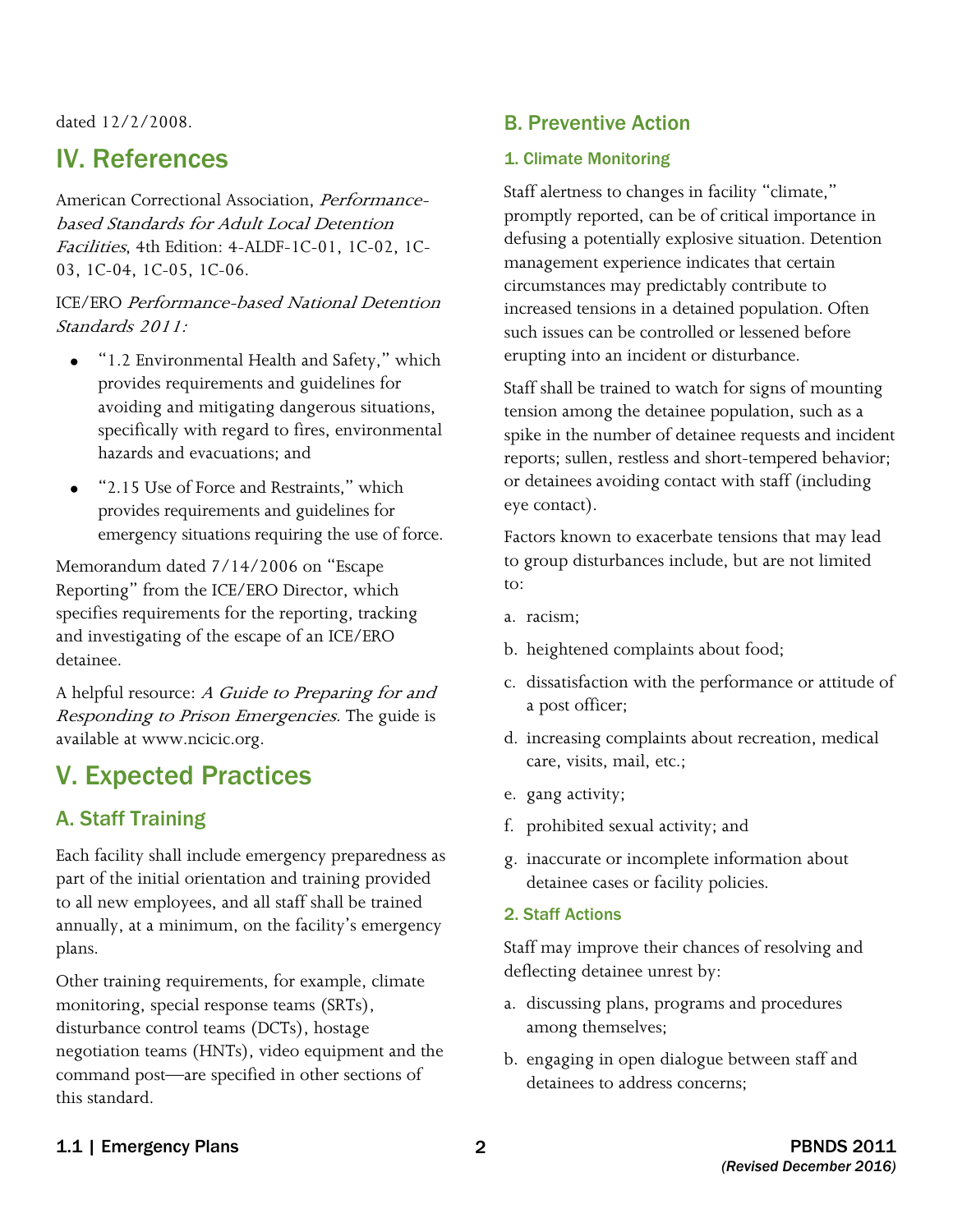- c. continuing to treat detainees fairly and impartially;
- d. reducing misunderstandings among detainees (for example, by enforcing and explaining rules that prevent any individual or group from imposing its will on other detainees);
- e. resolving misunderstandings and conflicts as they arise;
- f. encouraging participation in work and recreational programs;
- g. routinely reporting to the facility administrator on facility climate and detainee attitudes; and
- h. alerting supervisors at the first sign(s) of trouble, gang activity, group hostilities, etc.

Quick, decisive staff action can prevent the start or spread of a disturbance.

The facility administrator shall develop written procedures for staff to follow when reporting an emergency and should notify facility staff in a timely manner when changes are made to the emergency plan.

#### 3. Pre-incident Considerations

When all attempts to defuse a volatile situation have failed, the facility administrator shall determine how to proceed, based on considerations of the safety, welfare and protection of detainees, personnel, the general public and property.

## C. Contingency Plan Development

### 1. Basic Planning

a. Responsibility

Every facility shall designate the individual(s) responsible for developing and implementing emergency contingency plans. All plans shall comply with the ICE/ERO detention standards for confidentiality, accountability, review and revision included in this section.

1) Each plan shall include procedures for

 detainees, personnel and/or TDY staff) to rendering emergency assistance (e.g., supplies, transportation and temporary housing for another ICE/ERO facility.

- 2) The Chief of Security or facility administrator designee is the individual responsible for developing each contingency plan and implementing the plan when an emergency situation occurs. In the development process, he or she shall rely upon the expertise of all department heads and ensure all departments have understood and are fully prepared to execute their responsibilities under the plan.
- 3) Each facility shall maintain an accurate inventory of identified equipment and shall review that inventory every six months, at a minimum, to ensure its accuracy.
- b. Planning with Other Agencies Each facility shall develop contingency plans with local, state and federal law enforcement agencies and shall formalize those agreements with memoranda of understanding (MOU).
	- 1) Facility/agency legal staff and/or the respective ICE Office of Chief Counsel shall review MOUs for legal sufficiency and, in particular, adherence to other agency rules regarding arrest authority, use of intermediate and deadly force, jurisdiction and outsideagency involvement.
	- and representatives from the affected agencies 2) The facility administrator, or agency designee shall co-sign the MOUs.
	- 3) Simulated exercises to test the contingency plans shall occur on a regular, mutually agreed-upon basis and recur annually at a minimum.
	- 4) The facility administrator shall review and approve contingency plans annually at a minimum.
	- If any local, state or federal agency deemed

### 1.1 | Emergency Plans **3** 2011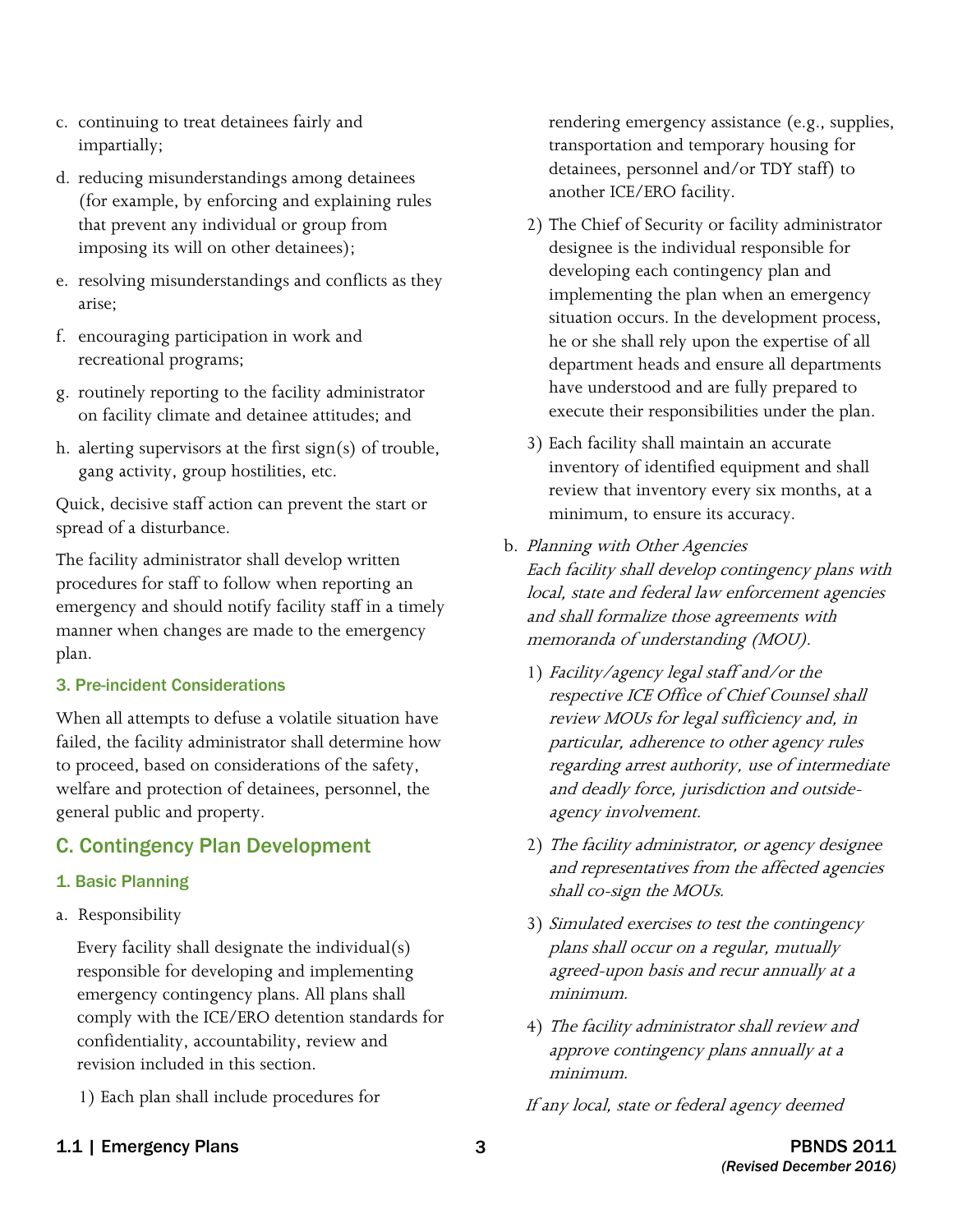essential to emergency planning declines to participate, the facility administrator shall inform the Field Office Director in writing and make periodic contact to revisit the issue.

#### *2. Keeping Plans Current*

The Chief of Security or facility administrator designee shall:

- a. update the plans as often as necessary and forward them for facility administrator approval. If the facility administrator requests changes, the Chief of Security or facility administrator designee shall incorporate necessary changes and resubmit the plans within 30 days. Facility staff shall also be notified of changes;
- b. conduct annual contingency plan reviews, with participation of every department head; and
- c. document each annual review and plan approval on the contingency plan file master copy, even when review results in no changes.

#### 3. Safeguarding Plan Confidentiality

 Every plan that is under development or is final must disclosure. Staff may not discuss any aspect of a plan include a statement prohibiting unauthorized within hearing distance of a detainee, visitor or anyone else not permitted access to the plan.

The Chief of Security or facility administrator designee shall determine where copies of plans are to be stored, and in what quantity. A master copy shall be kept outside the secure perimeter, along with an itemized list of plans and where to find them.

The Chief of Security or facility administrator designee shall implement a checkout system that accounts for all plans at all times, with safeguards against detainee access. Release of contingency plan details requires the written approval of the facility administrator.

The Chief of Security or facility administrator designee shall send an electronic file containing the facility's contingency plans to the Field Office Director and Assistant Director of the Detention Management Division, Office of Enforcement and Removal. Electronic files containing the facility's contingency plans shall be marked "Confidential."

#### 4. Organization of the Contingency Plan File

a. General Plans

A general section shall contain policy, procedures and plans common to most emergency situations.

b. Contingency-specific Plans

The sections that follow the general section shall contain contingency-specific plans, as detailed below. They may reference the provisions of the general section and will only reference the exceptions and/or additions applicable to the particular contingency.

### D. General Implementation of Contingency Plans

Each facility shall establish written policy and procedures addressing, at a minimum: chain of command, command post/center, staff recall, staff assembly, emergency response components, use of force, video recording, records and logs, utility shutoff, employee conduct and responsibility, public relations, and facility security.

The respective Field Office Director shall maintain current data on the physical capacities of each facility that can be used to quickly identify the best source(s) of emergency assistance.

#### *1. Chain of Command*

The facility administrator shall identify the chain of command for directing operations in an emergency.

- *2. Command Post*
- a. Equipment for the Command Post The facility shall set up a primary command post outside the secure perimeter that, at a minimum, is equipped as follows:
	- 1) internal/external phone capabilities;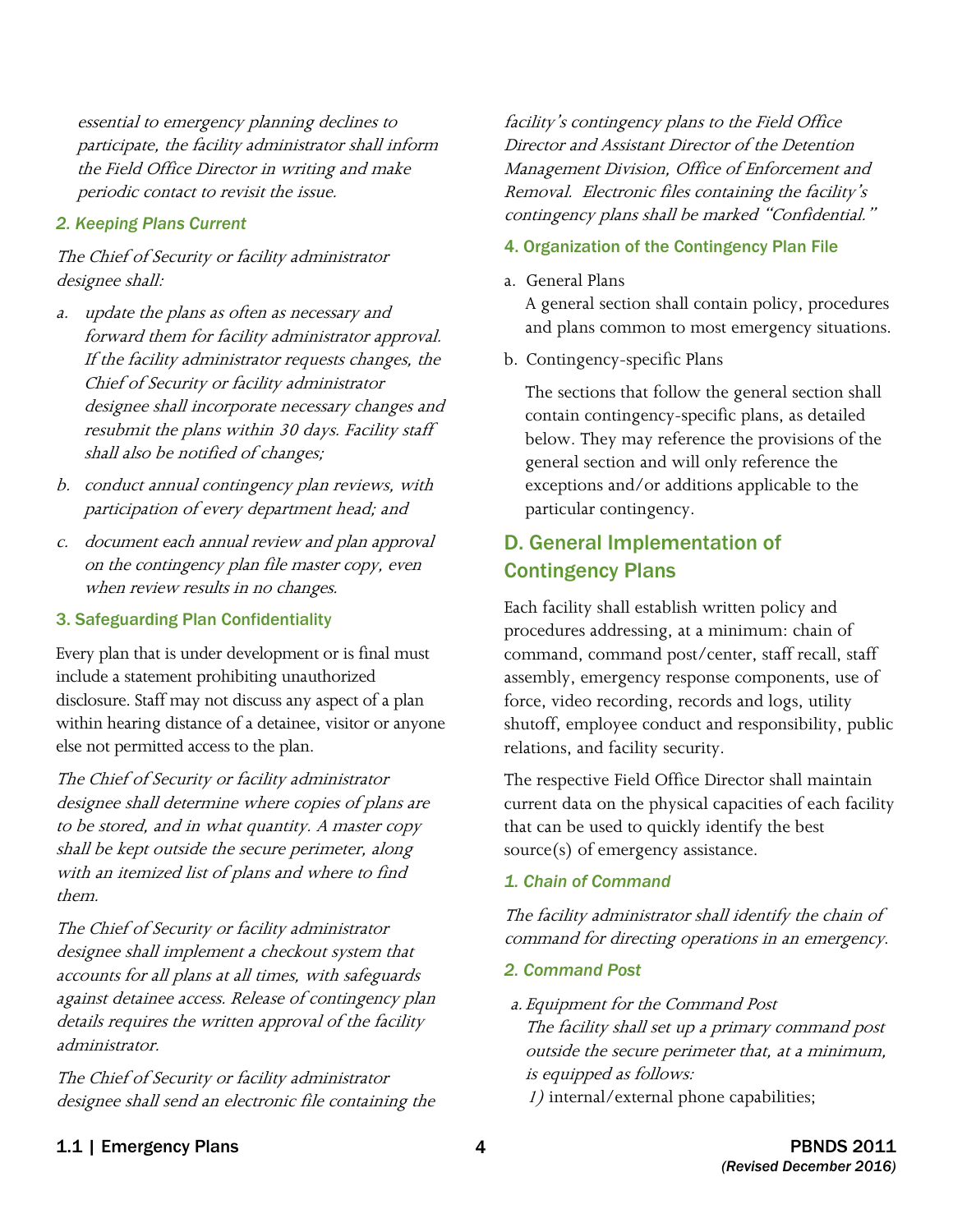- a) private outside lines with:
	- a speakerphone for open conference calls between the facility and Field Office, to include Detention Management Division command posts as applicable; and
	- a second outside line to conduct all other calls;

b) a separate line for internal communications;

- 2) radio equipment equipped for facility frequencies, and where permitted local law enforcement communications and, as applicable, other federal law enforcement agencies;
- 3) a computer with Internet capabilities;
- 4) a facility plot plan, including property maps, current building blueprints, local maps and overhead photographs;
- 5) video recordings of building interiors within the secure perimeter (showing doors, windows, closets, ceilings, floors, etc.);
- 6) escape-post kits, including maps, directions, etc. (as detailed under "E. Contingencyspecific Plans," "Escape");
- 7) contingency plans–one or more copies;
- 8) Hostage Negotiating Team (HNT) equipment;
- 9) a videotape or digital video disc (DVD) player/television;
- 10) a voice-activated recorder or conventional tape recorder;
- 11) assault/breaching plans (building specific, as appropriate for the facility); and
- may be needed (at a minimum: logbooks, 12) a supply kit containing general supplies that blank rosters, purchase orders and writing instruments).
- b. Staffing the Command Post Command post staffing shall include, but is not limited to, the following:
	- 1) facility administrator or incident commander;
	- 2) assistant facility administrator;
	- 3) Chief of Security or facility administrator designee;
- 4) a staff member to log activities in chronological order;
- 5) a staff member to manage communications with the Field Office, maintaining open lines of communication during the situation; and,
- and outgoing command post traffic, the Chief 6) a staff member to control traffic into and out of the command post. To control incoming of Security or facility administrator designee may implement a pass system.

To ensure alertness and to prevent mistakes and misjudgments as a result of fatigue or stress:

- 1) command post staff must rotate shifts with personnel from the relief roster after each shift;
- 2) command post staff shall be relieved by personnel from the relief roster for short breaks during each shift; and
- 3) briefing should take place which covers the events of the previous shift and any activities carrying over to the next shift.
- c. Activating the Command Post The Chief of Security or facility administrator designee shall activate the command post at the facility administrator's direction.

The activated command post shall immediately open the conference-call line to the Field Office and ERO headquarters Detention Management, and the Response Coordination Divisions, if applicable. The Field Office Director or headquarters divisions may wait until the dimensions of the unfolding incident are known before deciding to activate their command posts.

 determines activation to be no longer necessary. The facility's command post shall remain activated 24 hours-a-day until the situation is resolved or until the facility administrator, in consultation with the Field Office Director,

d. Testing and Training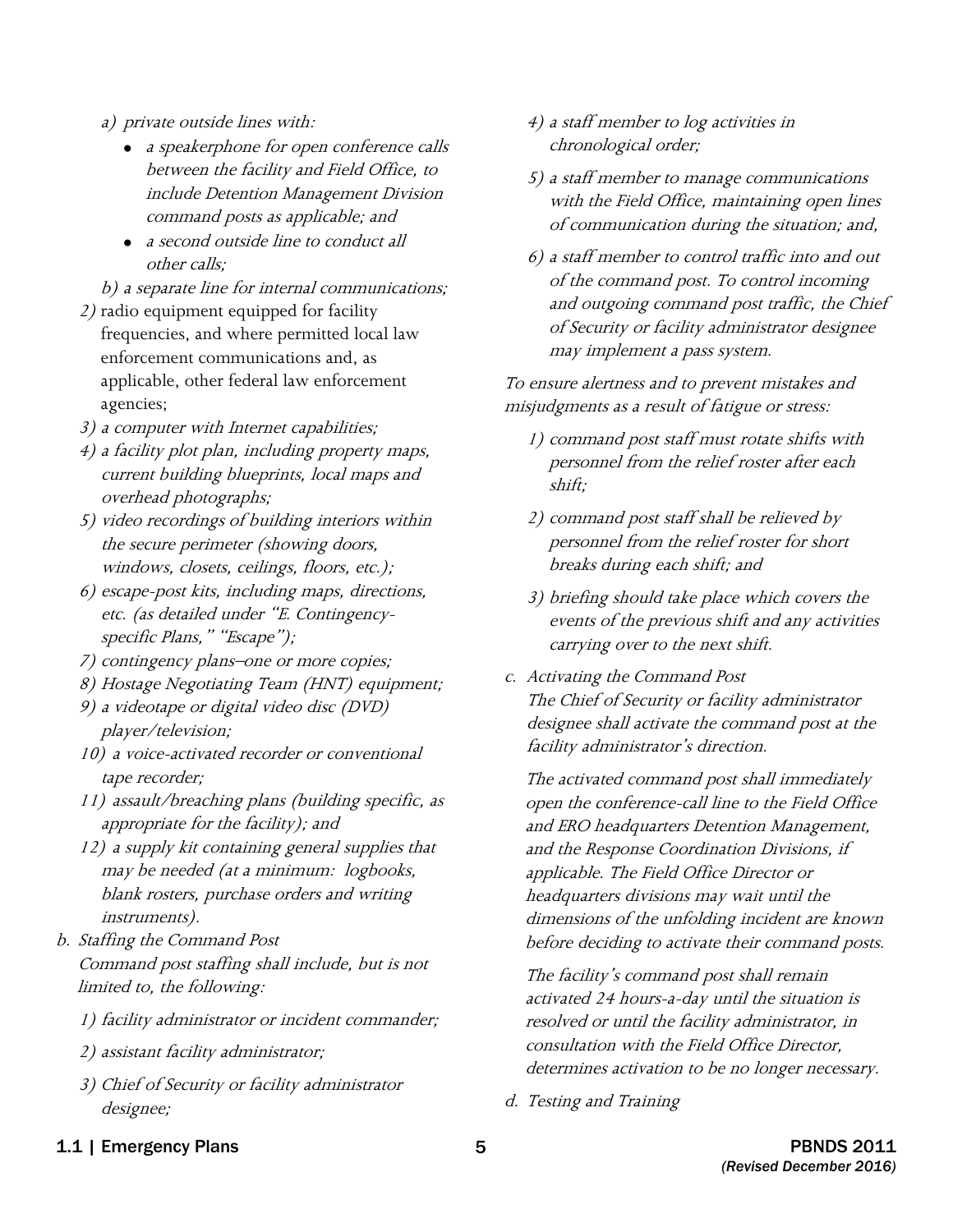activating the command post phone lines and Emergency preparedness activities shall include other logistical support systems monthly, at a minimum, to test equipment and familiarize staff with the command post and its equipment.

#### *3. Emergency Recall List*

As detailed in standard "2.4 Facility Security and Control," the facility control center is required to maintain a list of the phone numbers of every officer, administrative/support services staff, emergency response components and law enforcement agencies. The facility should prominently feature the following notice:

"This information must be safeguarded. Use is restricted to those who need the information in the performance of their official duties. Misuse may subject the user to criminal liability. This agency shall view any misuse of this information as a serious violation of the employee code of conduct, which may result in disciplinary action, including removal."

For emergency response purposes, the control center shall also maintain a current roster of all Field Office and ICE/ERO headquarters Detention Management and Response Coordination Division numbers.

#### *4. Assembly of Staff*

The facility administrator shall:

- a. develop control center procedures for executing an all-staff recall;
- b. designate primary and secondary areas for staff assembly, preferably in a location where they cannot be observed by detainees; and
- c. designate backup areas for each primary and secondary area and specify exceptions, if any, for a specific contingency.

#### *5. Emergency Response Components*

The facility administrator shall ensure that the appropriate personnel are trained, and shall establish and maintain DCTs, SRTs and HNTs based on ICE criteria.

The DCT shall consist of trained staff members in protective equipment who are capable of an unarmed response to a crisis. They shall have access to less-than-lethal response tools, including standard riot batons and chemical agents.

SRTs are highly trained, well-equipped tactical teams capable of providing both less-than-lethal as well as lethal response options.

HNTs are trained negotiators whose goal is to bring successful resolution to a crisis through verbal dialogue.

If the facility does not have the capacity to establish or maintain these emergency response components, the facility administrator shall develop agreements or MOUs with local, state or federal agencies, as appropriate, for these resources.

#### 6. Use of Force

Any force that must be used to control an emergency situation shall be in accordance with standard "2.15 Use of Force and Restraints" and any other applicable ICE policies on the use of force.

Emergency plans shall be based on, and consistent with, ICE policy governing the use of force, as reflected in the following three documents:

- a. ICE Interim Use of Force Policy (July 7, 2004), as amended or updated;
- b. ICE Interim Firearms Policy (July 7, 2004), as amended or updated; and
- c. "ERO Addendum to Interim ICE Firearms" memorandum to Field Office Directors from Wesley J. Lee, Acting ICE Director (July 11, 2005), as amended or updated.

#### 7. Video Equipment

At least one video camera shall be maintained in the control center for use in emergency situations, and the facility administrator shall ensure that it is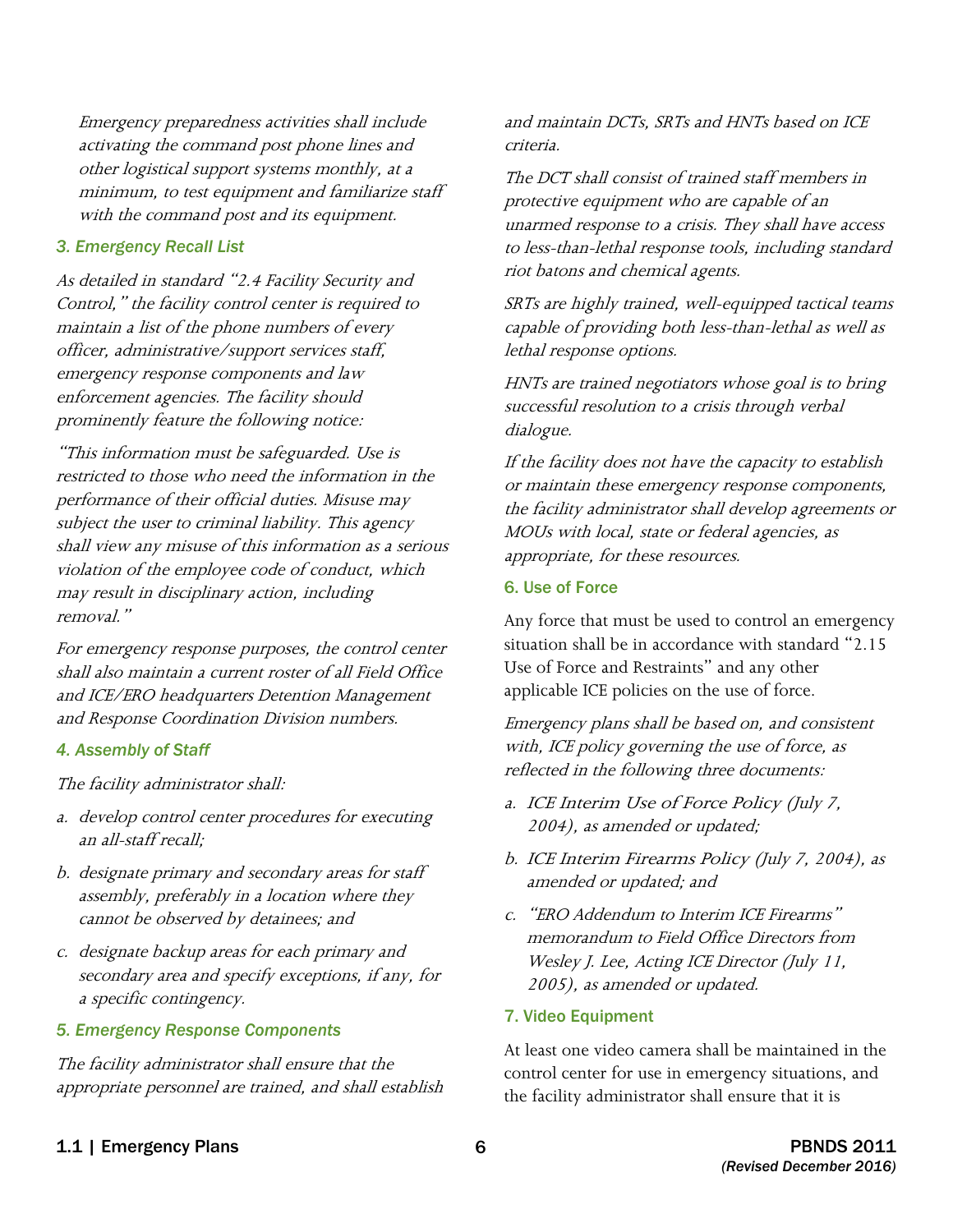maintained, tested and supplied as required in "K. Maintaining Audiovisual Recording Equipment and Records" found in standard "2.15 Use of Force and Restraints."

The detention standard on "2.15 Use of Force and Restraints," also details requirements and procedures for video-recording use-of-force incidents.

Shift supervisors or facility administrator designees, along with other designated staff, shall be trained to use video equipment and receive additional training on such technical issues as how to identify tapes or DVDs and photographs by date and location.

#### *8. Records and Logs*

The facility administrator shall designate the command post staff member who shall keep a dateand-time chronological logbook record of events during the emergency, including all commandrelated decisions and discussions, phone calls and radio transmissions.

Radio transmissions shall be documented by a voiceactivated or conventional tape recorder whenever possible.

Command post staff shall also maintain a reading file to update staff coming on duty.

#### 9. News Media/Public Relations

The public information officer is responsible for coordinating briefings with news and television media. All media releases shall be coordinated through the Field Office public affairs liaison.

#### 10. Facility Security

The facility administrator shall provide written procedures for:

- a. detainee recall and lockdown;
- b. counts (in accordance with the standard "2.8 Population Counts");
- c. intensified security;
- d. security key access (including issuance and

accountability, drop chute, etc.); and

e. evidence seizure and preservation.

#### 11. Health Services Responsibilities

 The plan shall specify procedures for providing and staff under every emergency scenario outlined in immediate and follow-up medical care to detainees "E. Contingency-specific Plans."

#### 12. Food Service Responsibilities

The plan shall specify procedures for updating the Food Service Administrator (FSA) on such issues as the number of people who shall be on duty and require meals.

The FSA shall make contingency plans for providing meals to detainees and staff during an emergency, including access to community resources, which the FSA shall negotiate during the planning phase.

#### 13. Maintenance Department Responsibilities

The plan shall provide for emergency utility control, including plot plans identifying locations of water and gas shut-off valves and electrical circuit breakers. It is suggested that the utility shut-offs be photographed and included in the plans for quick identification during an emergency.

#### 14. Employee Conduct and Responsibility

The plan shall address professional conduct and responsibility, including what to do if taken hostage, with instructions and guidelines.

#### 15. Facility Access Routes

The plan shall specify alternate means of reaching the facility for emergency staff if the main approach becomes dangerous or inaccessible (e.g., during a civil disturbance, adverse weather conditions, fire, etc.).

#### *16. Nearby Residents*

The plan shall specify how and when staff shall notify nearby residents of the situation, including sharing information such as type of emergency,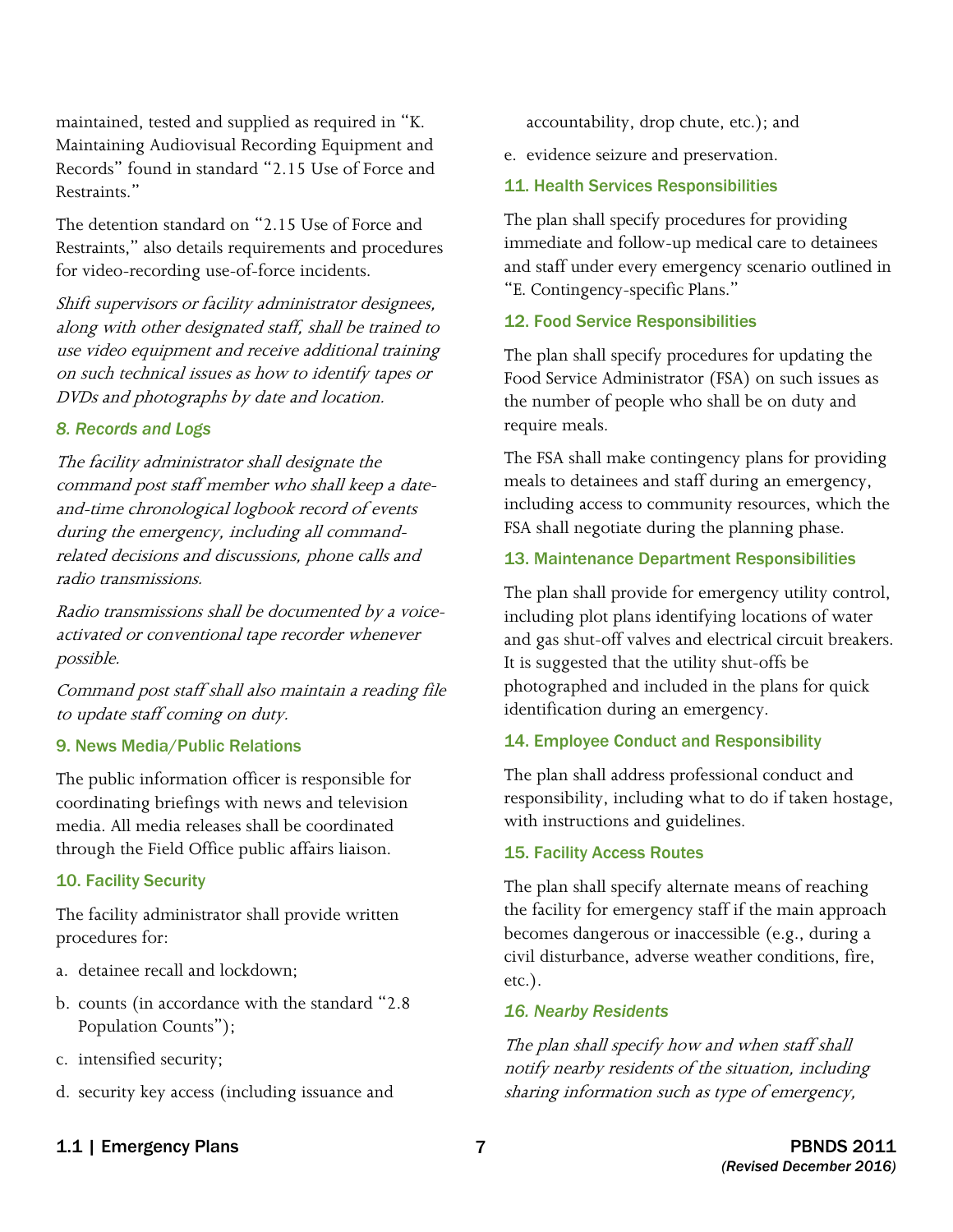actions being taken, evacuation routes (if applicable) and special precautions.

#### *17. Communications Equipment/Radio*

The plan shall specify whether the remote battery charging units shall be maintained in the control center or outside the secure perimeter. A determination as to the type of radios being used in the facility shall dictate whether the battery charging units shall be maintained outside the secure perimeter. If the radios can be taken off-line and rendered useless, the battery charging units may be maintained inside the secure perimeter. If not, they shall remain outside the secure perimeter.

#### 18. Post-emergency Procedures

The post-emergency part of the plan shall include the following action items:

- a. segregating the detainees involved in the incident;
- b. treating and documenting employee and detainee injuries;
- c. seizing, documenting and preserving evidence;
- d. assigning accountability (especially for sensitive equipment and staff);
- e. assessing damage and necessary repair; collecting written reports;
- f. coordinating legal actions/prosecutions;
- g. debriefing involved staff, and following-up for additional analysis and/or implicated changes in policy or procedures; and
- h. conducting general review and critique of emergency operations and management, with a follow-up agenda including, but not limited to:
	- 1) monitoring the facility climate, and
	- 2) revising the contingency plan.

## *E. Contingency-specific Plans*

 The facility shall compile individual contingency specific plans, as needed, and approved by the Field Office Director in the following order:

- 1. fire;
- 2. work/food strike;
- 3. disturbance;
- 4. escape emergency;
- 5. hostages (internal);
- 6. search (internal);
- 7. bomb threat;
- 8. adverse weather;
- 9. civil disturbance;
- 10. environmental hazard;
- 11. detainee transportation system;
- 12. evacuation;
- 13. ICE-wide lockdown;
- 14. staff work stoppage; and
- 15. if needed, other site-specific plans.
- *1. Fire*

The safety/maintenance supervisor shall develop a comprehensive fire control plan, in accordance with the "Fire Prevention and Control" section of standard "1.2 Environmental Health and Safety."

The Chief of Security or facility administrator designee shall develop a procedural outline for shift supervisors or facility administrator designees to follow in the event that a fire occurs during nonduty hours.

#### *2. Work/Food Strike*

The facility administrator shall determine the course of action to pursue, based on:

- 1. whether strikers have announced when the strike shall end;
- 2. occurrence of or potential for violence;
- 3. the number of detainees involved; and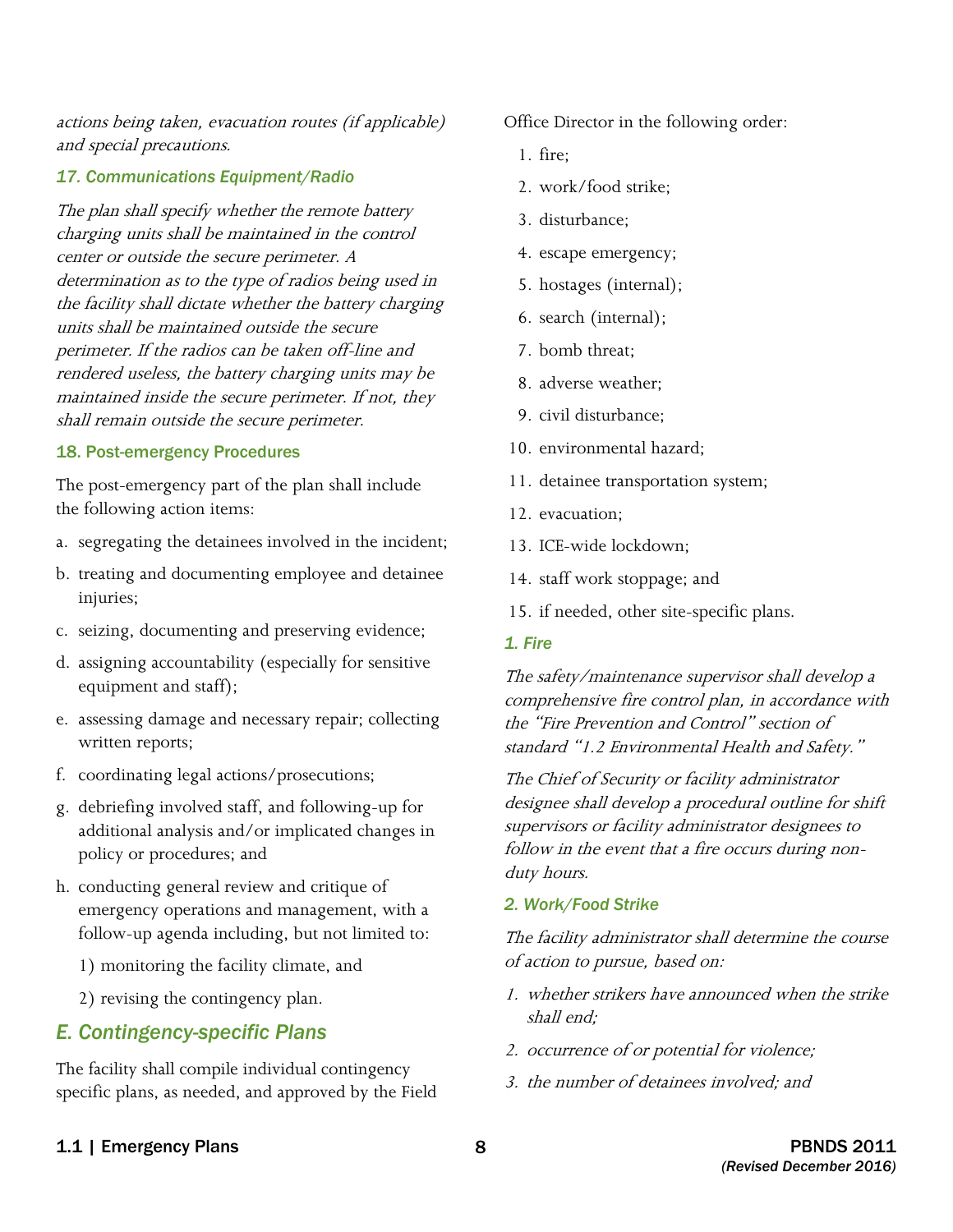- 4. prospects for neutralizing the problem.
- *3. Disturbance (Internal)*

After determining the course of action to pursue, the facility administrator shall direct staff to implement the action plan, which shall cover at a minimum:

- 1. controlling utilities;
- 2. securing available emergency entrances (e.g., food service, housing areas, etc.);
- 3. notifying and assembling trained emergency responders/other staff and equipment;
- 4. dispensing chemical agents in specific areas;
- 5. maintaining perimeter security (including crowd, traffic and media control);
- 6. shutting down detainee telephone systems;
- 7. notifying outside agencies; and
- 8. removing controlled substances from the pharmacy area.
- *4. Escape*
- a. Implement Local Procedures The facility administrator shall deploy staff to primary and secondary escape posts, or to directional escape posts, designating a timekeeper/recorder for each:
	- 1) Primary Fixed and mobile posts near the facility;
	- 2) Secondary Fixed and mobile posts beyond the immediate facility area;
	- 3) Directional Posts No fixed location and based on situational intelligence that indicates a direction for the search.
- b. Notification to Authorities The facility administrator shall:

Immediately notify local, state and federal law enforcement officials and ensure that the

respective Field Office is immediately notified. Ordinarily, in a CDF, notification shall be through the facility's ICE/ERO Contracting Officer's Representative (COR) and, in an IGSA facility, through the ICE/ERO representative.

Within one hour of discovery, the escape shall be reported to the nearest U.S. Marshals Service office if the escapee was:

- 1) convicted of a criminal violation, and/or
- 2) paroled for deportation prior to the completion of his or her sentence.

Additional requirements for ICE/ERO are detailed in the 7/14/2006 memorandum from the ICE/ERO Director cited above under References. Briefly, those requirements include reporting the escape through the Significant Incident Reporting (SIR) system, and forwarding an escape report to the ERO Detention Management Division for tracking in the National Escape Tracking System (NETS) database. The Field Office Director is also required to conduct an investigation, determine whether proper procedures were observed and provide a report to the Detention Management Division.

c. Escape-post Equipment

Escape-post equipment kits shall be stored in the command center and include, at a minimum:

- 1) a flashlight;
- 2) restraints (handcuffs and/or flex-cuffs) and tools necessary for removal;
- 3) a packet containing post location, map(s), fact sheet highlighting arrest authority, search procedures, apprehension techniques, etc.;
- 4) a radio; and
- 5) binoculars (as applicable).
- d. Escape by Aircraft
	- 1) Staff should observe and record aircraft description, including details such as colors,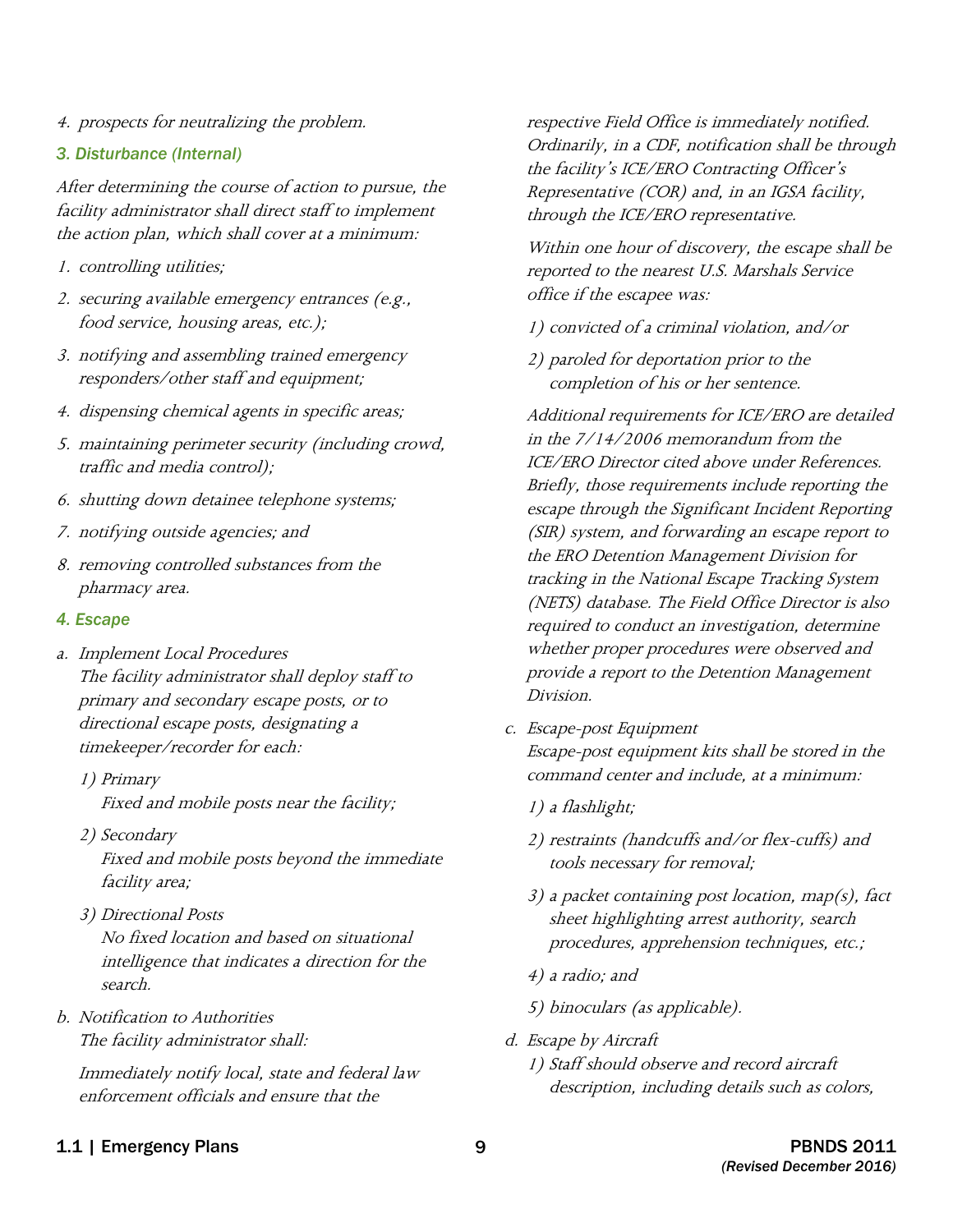registration or tail number, direction of flight, b. Hostage Negotiation Teams (HNTs) etc.  $\qquad 1)$  Each facility's core negotiation group

- 2) Notify local law enforcement and Federal Aviation Administration.
- 3) Firing on aircraft is prohibited, except to return fire originating from the aircraft. Even in such case, however, the usual deadly-force considerations apply, and staff must carefully weigh consequences (e.g., the aircraft may crash into a building, the pilot is most likely under duress, etc.).

#### *5. Hostage Situations*

a. ICE/ERO Field Office Hostage Situation Management Plan

 plan shall make available the essential logistical The Field Office hostage situation management support and local and/or backup resources (e.g., equipment, expertise, personnel) to any affected facility in the jurisdiction.

- 1) The Field Office and Response Coordination Division shall jointly provide designated facilities with well-trained and well-equipped HNTs.
- and others as needed during a prolonged crisis. The Field Office shall maintain a list of all 2) The plan shall identify, for each facility, the backup personnel, mental health professionals ICE/ERO hostage-negotiation trainers/consultants and trained negotiators in the jurisdiction.
- 3) The Field Office Director, in consultation with the facility administrator, shall ensure the availability of crisis support teams, consisting of trained counselors/therapists, to:
	- a) provide post-crisis services to staff and families, and
	- b) upon request, assist facilities to develop site-specific emergency plans for victims and their families.
- - (generally the team leader, primary negotiator and mental health expert) shall attend hostage negotiation training and be certified as hostage negotiators.
		- a) Requirements for the team leader include: experience and skill applying hostage negotiation principles and strategies, demonstration of working effectively under stress and proven leadership ability. The facility administrator shall generally select a department head as the team leader.
		- b) Negotiators must possess strong verbal/interpersonal skills, personal maturity, a commitment to negotiation as the key to conflict resolution, flexibility and a history of working well under pressure.
	- 2) The headquarters response coordination division shall:
		- a) maintain a roster of ICE/ERO personnel who are trained in hostage negotiation and qualified and available for work on an HNT in any ICE/ERO facility; and
		- b) provide copies of the roster to the Field Offices and keep them updated.
	- 3) HNT members shall convene for no less than eight hours of duty time every month to plan and practice negotiation scenarios, and consult with other law enforcement agencies. To solidify working relations and complementary strategies and techniques/tactics, an SRT member shall serve as team liaison and routinely attend the negotiation team's monthly sessions.
	- 4) Whenever possible, the negotiation team shall conduct annual joint training sessions with negotiators from other law enforcement agencies and maintain contact with counterparts in other agencies.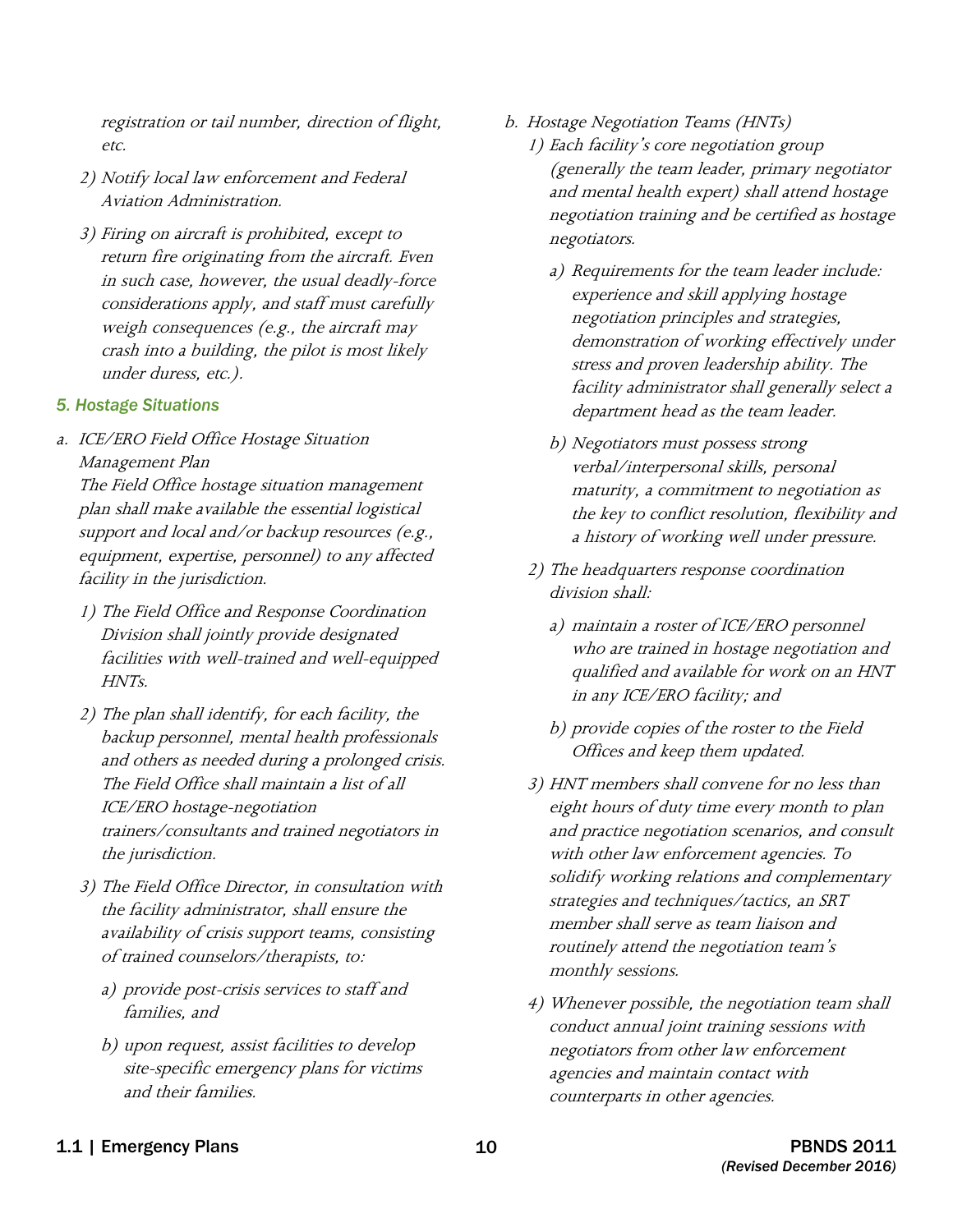- situation. As participants collaborate and 5) Training exercises integrating the activities of the command post, HNT and SRT, shall occur every six months to underscore the importance of a total facility response to a hostage interact, they shall experience how other operational teams think and function, and shall learn what each can contribute in a crisis.
- 6) Every negotiation team shall have access to portable communication equipment or "throw phones." To operate the equipment when needed in an emergency, team members shall have access to the equipment for routine practice sessions. A communications equipment expert, thoroughly familiar with the operation of the throw phone, shall be available to each negotiation team during practice exercises.
- 7) Each facility shall maintain a list of translator services and interpreters, in the event one is needed for hostage negotiation.
- 8) Each facility shall also make provisions for use of an electronic translator, such as a hand-held computer that translates spoken English phrases into other languages.
- c. Chain of Command in Hostage Situations The facility administrator shall ensure the Field Office Director is kept informed of every aspect of the crisis on a regular schedule until the crisis is resolved. The ERO headquarters Field Operations Assistant Director may assume control of a largescale operation involving coordination with other ICE/ERO components and law enforcement agencies, as necessary.
	- 1) The facility administrator shall immediately report a hostage situation to the Field Office Director, who shall in turn notify the Field Operations Assistant Director. The facility administrator shall assign a senior manager to serve as liaison with the Field Office and Field Operations.
- 2) The facility administrator shall notify the FBI and other agencies, as appropriate, of the situation.
- 3) Under no circumstances may facilities cede command authority to external law enforcement agencies (such as the FBI) unless required in a signed MOU.
- d. Disturbance Containment and Facility Security The facility administrator shall:
	- 1) prevent movement into or out of the scene of the hostage area;
	- 2) add exterior, armed patrols;
	- 3) terminate detainee telephone usage;
	- 4) limit or curtail staff radio usage;
	- 5) remove visitors and civilians, including contract employees and volunteers;
	- 6) recall detainees for immediate official count;
	- 7) remove detainees from the hostage area. If in a housing unit, move the detainees into temporary housing, in accordance with written, sitespecific procedures; and
	- 8) conduct staff roll call, in accordance with written procedures, to determine the number and identity of hostages.
- e. Negotiations

 involvement in the negotiation process. Once the and stabilized the immediate situation, the trained The facility administrator shall have no hands-on emergency response component has contained HNT shall take over.

- 1) Hostage negotiators act as intermediaries between the command post and the hostagetakers, keeping the lines of communication with the hostage-takers open and maintaining calm while working toward a nonviolent resolution.
- 2) The HNT shall include: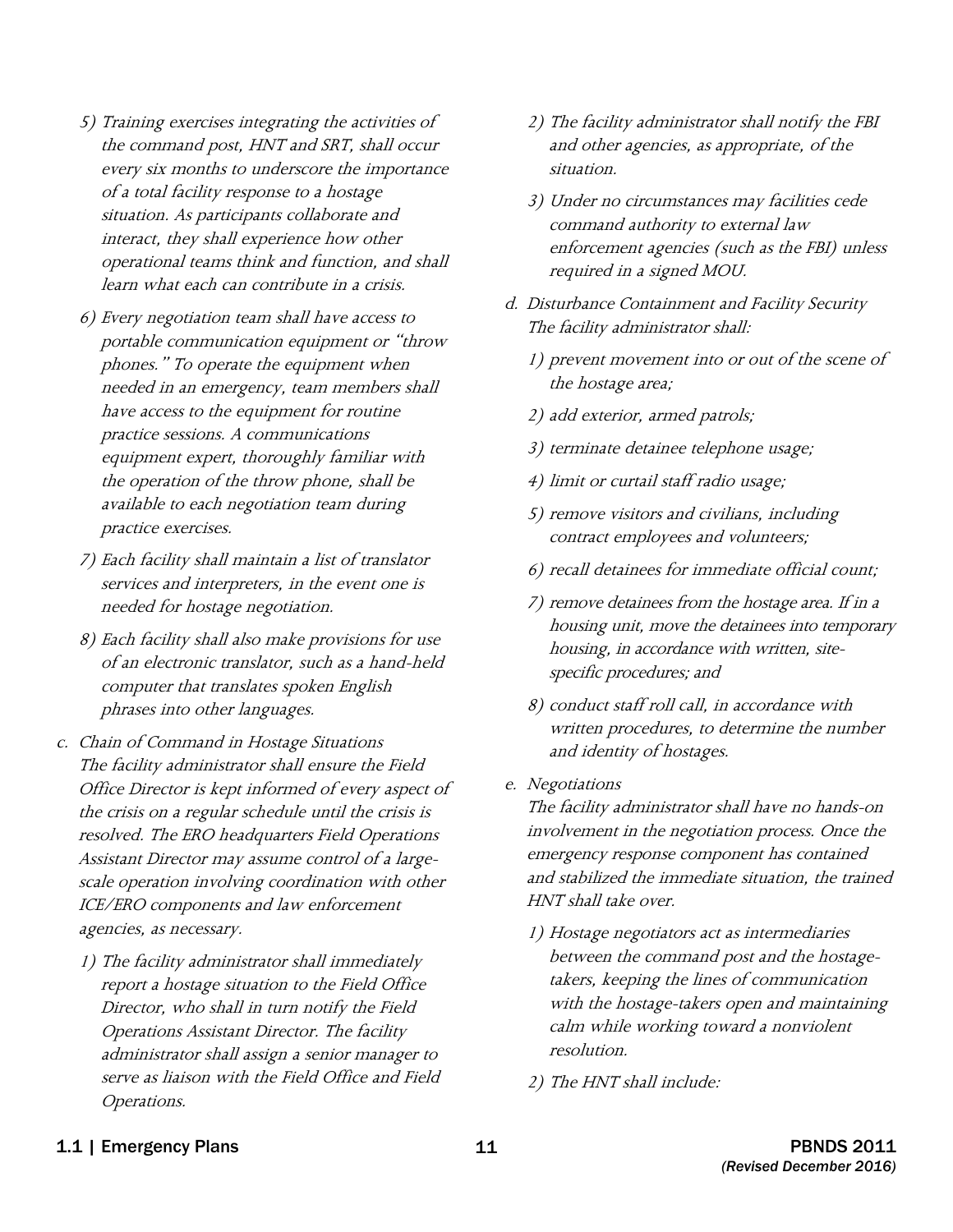- a) a team leader (manages negotiations; command post liaison);
- b) a primary negotiator (communicates directly with hostage-takers);
- c) a secondary negotiator (advises/assists primary negotiator);
- d) a mental health professional (observes, provides psychological analyses/assessments and advice; monitors stress levels and emotional climate); and
- e) a note-taker (documents all communication to/from hostage takers).
- 3) Hostage negotiators shall have no decisionmaking authority. Negotiators shall maintain close contact with the decision makers and persons in charge of tactical assault teams by means of continuous briefings on the status of negotiations.
- 4) Certain issues, such as releasing hostagetaker(s) from custody, providing weapons, arranging hostage exchange and immunity from prosecution are not open to negotiation.
- 5) Third-party participation in negotiations shall be consultative only.
- 6) Unless formally involved in negotiations, staff shall have no contact with hostage-takers.
- f. Status of Certain Staff during and after a Hostage Situation
	- 1) Regardless of the individual's rank or authority under normal conditions, facility personnel shall not be bound by instructions/orders/suggestions from any supervisor or other staff member who is a hostage.
	- 2) A staff member with a relative or close associate among the hostages shall be relieved from duty, responsibility and authority pending resolution of the incident.
- 3) Emergency plans shall specify procedures for screening freed hostages for medical and psychological problems.
	- a) The designated Employee Assistance Program (EAP) contact shall coordinate and conduct the screenings and debriefings of all hostages and other employees involved in the disturbance.
	- b) Psychological screenings should take place before the freed hostage is relieved of duty, to guide decisions about counseling/therapy and work reentry.
- 4) The facility administrator shall ensure a debriefing with former hostages after their psychological and medical screenings, unless IHSC staff advises postponement.
- 5) Emergency plans shall also provide for debriefing personnel not taken hostage, but significantly involved in the operation to free hostages. This debriefing should take place prior to the staff member being released from duty.
- g. Hostage Family Services
	- 1) The facility administrator shall notify hostages' families of the situation as early as possible.
	- 2) If the hostage situation is not resolved quickly, identify members of a crisis support team and direct them to establish a family service center the Field Office Director (or designee) shall at the facility.
		- a) The crisis support team shall be distinct from the HNT.
		- b) The two teams shall have no members in common.
	- 3) At the family service center, the crisis support team shall provide members of affected families accurate information, updates and breaking news and professional advice and help.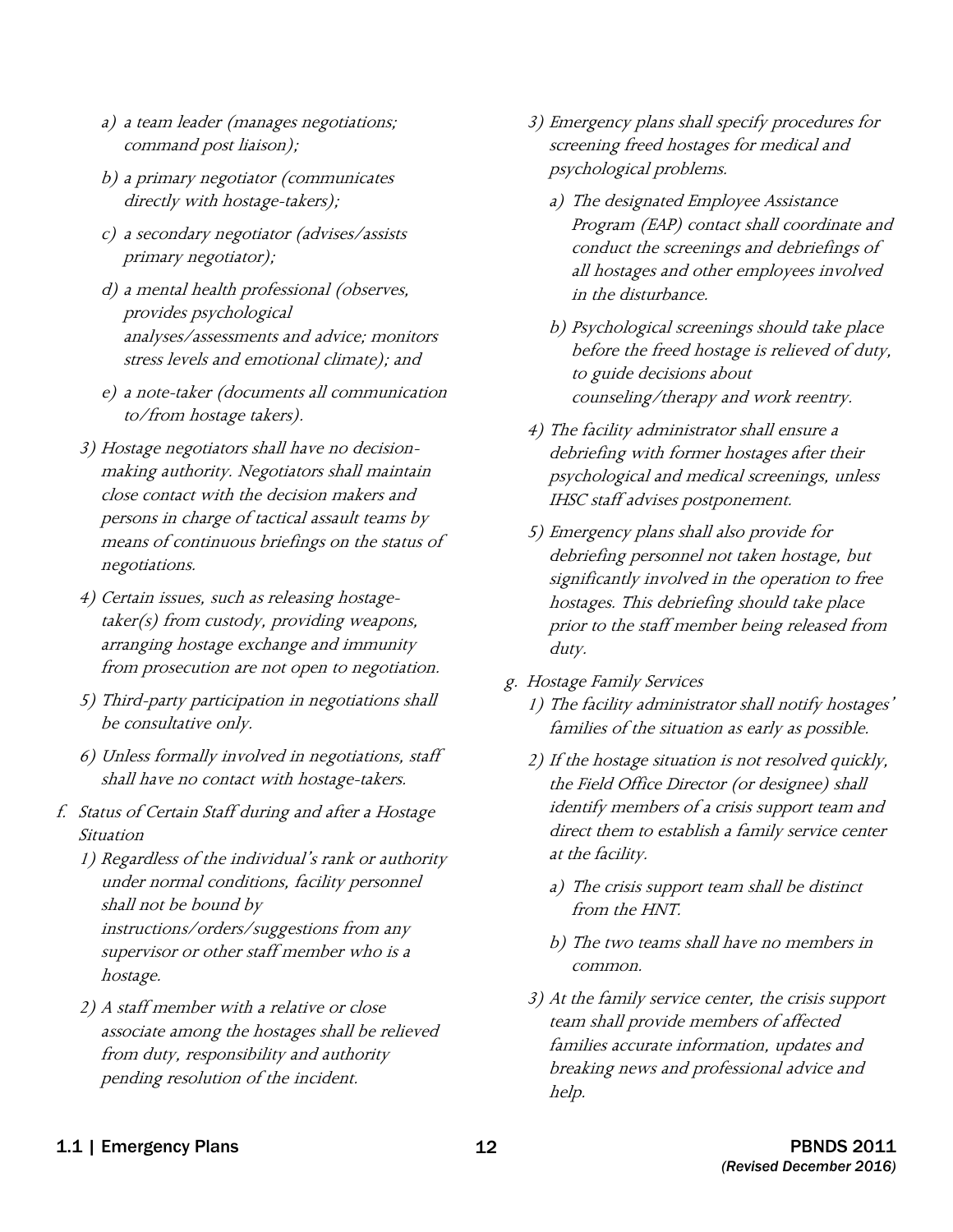4) The crisis support team shall directly address children's stress and stress-generated behavior. The EAP may assist with family stress management.

#### h. Media

 News media organizations shall abide by the policies and procedures of the facility. The staff member handling press releases and inquiries is responsible for:

- an area where their presence shall not interfere 1) situating any present media representatives in with emergency operations;
- 2) arranging regular briefings; and
- 3) handling incoming inquiries.

#### *6. Search (Internal)*

a. Search Teams

The shift supervisor or facility administrator designee shall serve as search coordinator, dispatching a separate two-officer search team for every missing detainee, at least one of whom shall be thoroughly familiar with the assigned search area.

 area, specify which search method to use, to be searched, including areas with non-standard The supervisor shall direct search teams to draw designated keys from the facility's key control instruct assigned teams to search areas identified construction features (temporary or permanent), and assign a designated radio frequency.

- b. Equipment (at a minimum):
	- 1) master blueprint or schematic for search coordinator;
	- 2) separate blueprints for each search area;
	- 3) radios (one per team);
	- 4) flashlights;
	- 5) restraints;
	- 6) ladders;
- 1.1 | Emergency Plans **13** PBNDS 2011
- 7) tools as needed; and
- 8) riot batons.

### *7. Bomb Threat*

- a. Immediate Response
	- 1) Phone Threat

The facility administrator shall develop a "script" for staff to follow upon receiving a telephoned bomb threat; script shall be available at every staff telephone for instant access. (FBI Bomb Threat DATA Form, DOJ 370)

The objective of the scripted questions is to secure the following information from and about the caller:

- a) bomb location;
- b) time set for detonation;
- c) type of explosive;
- d) caller's affiliation/self-identification (credibility of threat); and
- e) caller's gender, accent, tone, and other characteristics.
- 2) Mail Threat

The facility administrator shall instruct staff to consider suspect any letter or package with:

- a) oily/greasy stains/discoloration;
- b) an incorrect title/department for the addressee;
- c) the addressee's name misspelled;
- d) disproportionate weight relative to the size of the envelope or box; and/or:
- e) no return address.
- 3) Written Threat

Upon receipt of a written threat, staff shall treat the paper or other means of communication as they would any other criminal evidence, preventing unauthorized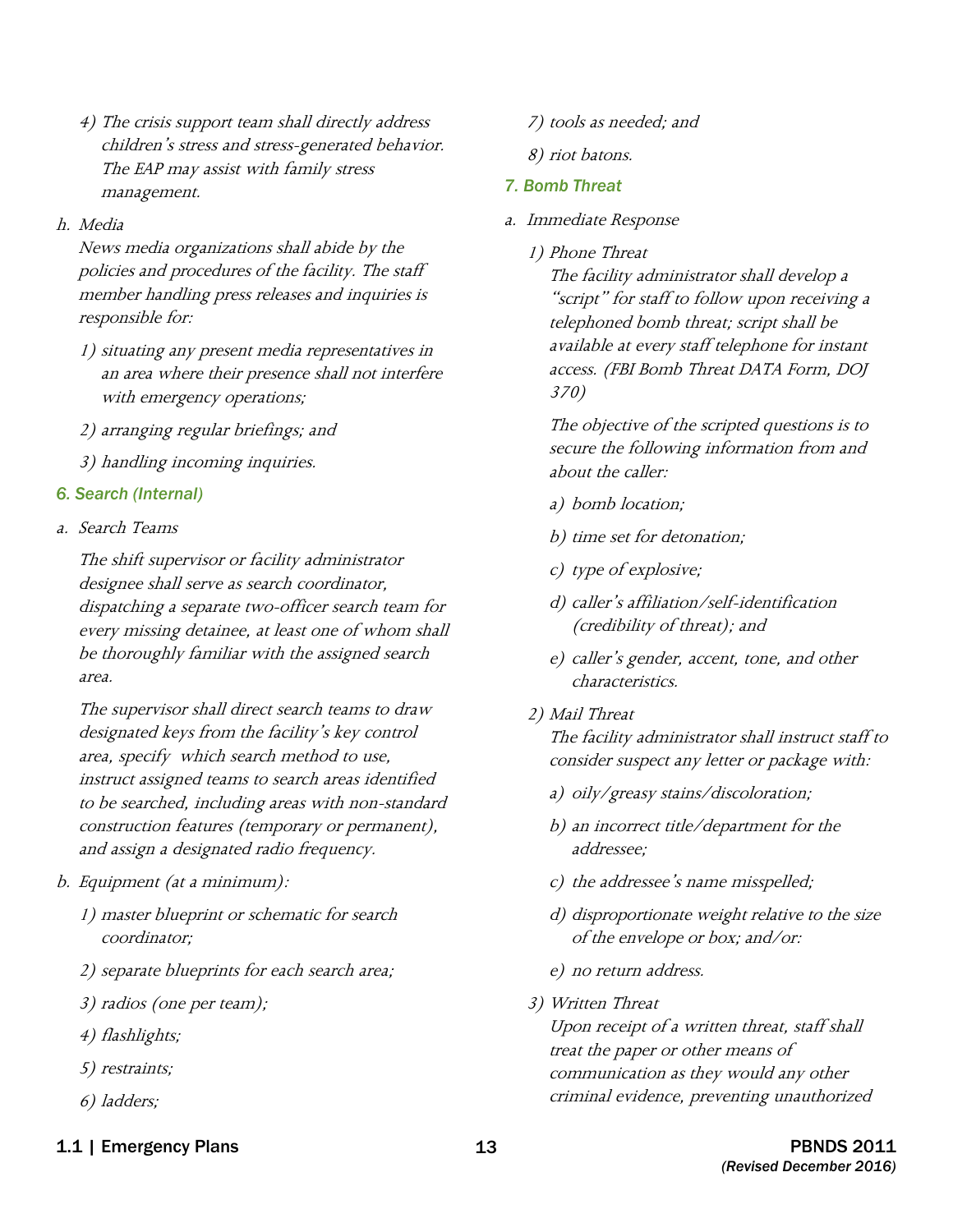handling of the material and saving all material associated with the delivery (e.g., envelope, wrapping).

- 4) In-person Threat Staff shall elicit as much information as possible from the person who has delivered an in-person threat; a supervisor shall be contacted as soon as possible.
- b. Searching for a Bomb

When searching for a bomb following a perceived or real threat, the shift supervisor or facility administrator designee shall notify the local fire department and hospital, in addition to the Chief of Security or facility administrator designee, facility administrator, safety/maintenance supervisor and other appropriate facility officials.

- 1) Search teams shall report any suspicious object immediately upon discovery. At least one member of each search team shall know the assigned area well enough to spot changes (e.g., unusual objects, items moved from their normal locations, etc.).
- 2) If appropriate, the facility administrator shall order a power shutdown.
- c. If a Bomb Is Found
	- 1) Team members shall keep as still as possible, and power off all radios, body alarms, cell phones and any and all electronic equipment capable of emitting an RF signal.
	- 2) Incoming traffic shall cease.
	- 3) The shift supervisor or facility administrator designee shall notify the bomb-removal agency listed in the written procedures.
	- 4) Officers shall clear the surrounding area.
- d. After an Explosion
	- 1) The safety/maintenance supervisor shall implement appropriate measures, in

accordance with written procedures, that assume:

- a) structural damage; and
- b) additional bomb(s)
- 2) An explosives expert from the Bureau of Alcohol, Tobacco and Firearms, the FBI, the local fire chief or other explosives expert, shall conduct the investigation.

#### *8. Adverse Weather*

After defining and mapping the interior- and perimeter-post areas, the facility administrator shall:

- a. prepare a separate map showing locations of all unarmed interior posts;
- b. establish and equip fog-patrol posts;
- c. establish procedures and assign responsibility for ensuring equipment is available and in working order at all times;
- d. prepare another map showing locations of all perimeter/exterior posts:
	- 1) identify each as armed or unarmed;
	- 2) list the weapons to be used at armed posts, and where they can be drawn; and
	- 3) store multiple copies of the interior—and perimeter—post maps in the control center and command center.
- e. ensure that perimeter security has been enhanced with additional staff:
- f. remove objects and items that could become airborne and act as missiles during high winds;
- g. ensure staff is appropriately provided with necessary foul weather gear;
- h. ensure generators are functioning properly and have an adequate supply of fuel for a protracted situation; and
- i. ensure that if the institution is placed on lockdown status, a briefing with staff occurs.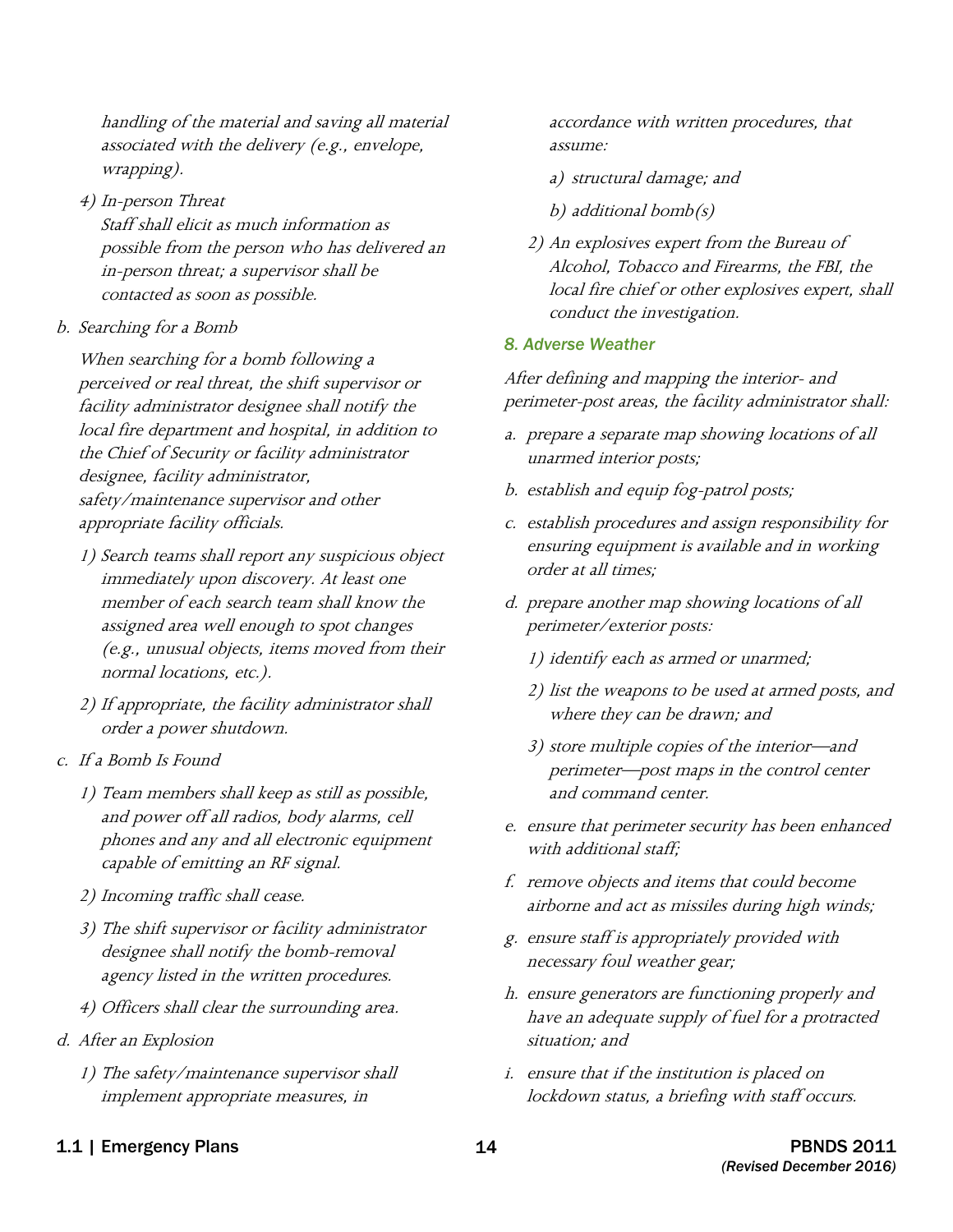#### *9. Civil Disturbance*

a. Scenarios

 following: a single event (small/large); several The plan shall address various civil disturbance scenarios including, at a minimum, the coordinated events at one or more locations, at once or at staggered multiple times; type of event and individuals involved; and involvement of other law enforcement agencies.

For each of the several scenarios, the plan shall specify procedures for multiple deployments involving the same and/or different kinds of equipment and teams, e.g. in the event of simultaneous demonstrations.

b. Basic Procedures

The plan shall specify procedures for standard activities, including but not limited to the following:

- 1) denying access to facility property (e.g., via barricades, roadblocks);
- 2) using crowd control equipment with the general public;
- 3) notifying/involving other law enforcement agencies;
- 4) establishing detention areas;
- 5) marking unmarked property lines; and
- 6) providing medical care.

#### *10. Environmental Hazard*

a. Safe Harbors

The facility administrator shall identify and equip one or more "safe harbor" area(s) in the facility.

- 1) Designated areas shall have the capacity to house a large number of detainees safely and securely for two or three hours, providing amenities such as a gym, auditorium, food service area, etc.
- 2) Every designated safe harbor shall maintain supplies of, at a minimum, potable water, duct

tape, plastic and other items intended for use during an environmental hazard.

Every department (e.g., food service, medical, maintenance, recreation, administration, etc.) shall have written procedures and at least three days' provisions for use in temporary quarters, with the objective to minimize disruption to daily routine.

- b. Procedures for an Environmental Hazard
	- 1) The facility administrator shall designate an officer to supervise a detainee crew, which shall seal off specified area $(s)$  in a timely manner.
		- a) Staff and detainees shall receive necessary training as part of the facility's emergencypreparedness training program.
		- b) The plan shall specify how often and where specialized training shall occur.
		- c) The plan shall specify the number of employees and detainees to receive the training.
	- 2) The safety/maintenance supervisor shall, if necessary, shut down ventilation units (e.g., cooling/heating systems, fans, etc.).
	- 3) The shift supervisor or facility administrator designee shall direct the detainees' orderly transfer to safe harbor areas.
	- 4) To ensure accountability, staff shall transport detainee identification cards to safe harbor areas.
	- 5) Detainees may take no personal property, with the exception of prescribed medicine, into safe harbor areas.
	- 6) When the danger has passed, the shift supervisor or facility administrator designee shall direct the detainees to return to their housing areas, after which staff shall conduct a population count.

#### 1.1 | Emergency Plans **15** and 15 and 15 and 15 and 15 and 15 and 15 and 15 and 15 and 15 and 16 and 16 and 16 and 16 and 16 and 16 and 16 and 16 and 16 and 16 and 16 and 16 and 16 and 16 and 16 and 16 and 16 and 16 and 16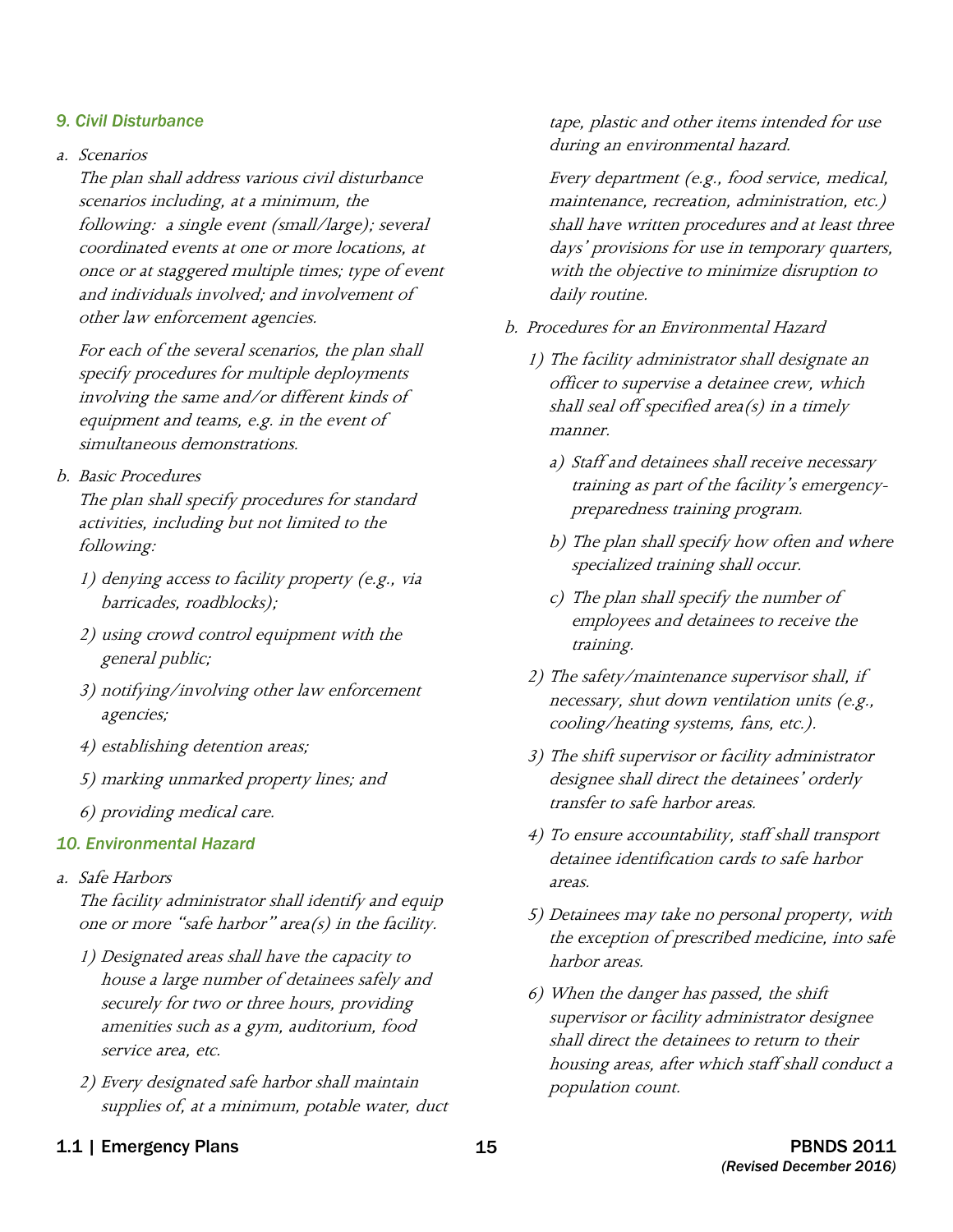7) If environmental conditions worsen or fail to improve within an acceptable time frame, the facility administrator shall implement the facility's evacuation plan.

#### *11. Detainee Transportation System*

If an emergency occurs while detainees are being transported, the facility administrator shall, upon request of transportation staff, provide any or all of the following:

- a. vehicular escort;
- b. personnel;
- c. mechanical assistance;
- d. medical assistance;
- e. replacement transportation (if vehicle is disabled);
- f. notification to other law enforcement agencies; and/or
- g. holdover lodging.

#### *12. Evacuation*

 negotiations with vendors within 75 to 100 miles to The facility administrator shall have emergency contracting authority during an officially approved evacuation. In the event of an emergency, community resources shall likely be directed towards hospitals, nursing homes, schools and other vital infrastructure and may not be available. Therefore, it is recommended that facilities enter into contract provide needed resources at an agreed-upon cost.

a. Facility Evacuation Plan

The facility's plan shall factor in all variables, and combinations of variables, that may precipitate or affect a mass evacuation, such as the following contingencies and their repercussions:

- 1) minimal warning/preparation time;
- 2) weather-related complications (e.g., tornadoes, hurricanes, blizzards);
- 3) an area-wide disaster that would limit facility

access to state and local emergency services (e.g., police, fire department, hospitals, military, etc.) and transportation providers; and

- 4) failure of at least 10 percent of staff to respond when recalled. [NOTE: The type and scope of the emergency shall determine whether and by how much that percentage may increase.]
- b. Evacuation Scenario For every evacuation scenario, the plan shall:
	- 1) identify and prepare a list of suppliers to provide essential goods and materials during the emergency;
	- 2) prepare an alternative list, identifying product substitutions and alternate suppliers; and
	- 3) assign priorities among the essentials listed, recognizing shortages likely to occur during an area-wide emergency.
- c. Transportation and Supplies The facility administrator shall secure as many signed contracts, agreements and commitments for transportation and supplies as needed in the event that federal and other public-sector resources are unavailable.
- d. Pre-evacuation Procedures The facility administrator shall perform the following pre-evacuation procedures:
	- 1) enact emergency staff recall (time permitting);
	- 2) implement procedures to retrieve/pack detainees' personal property, central files, medical records, etc.;
	- (e.g., personnel files, blank rosters, forms, 3) implement department-by-department procedures to transport material needed to conduct daily operations at the temporary site etc.);
	- 4) deploy emergency equipment;
	- 5) notify state and local authorities; and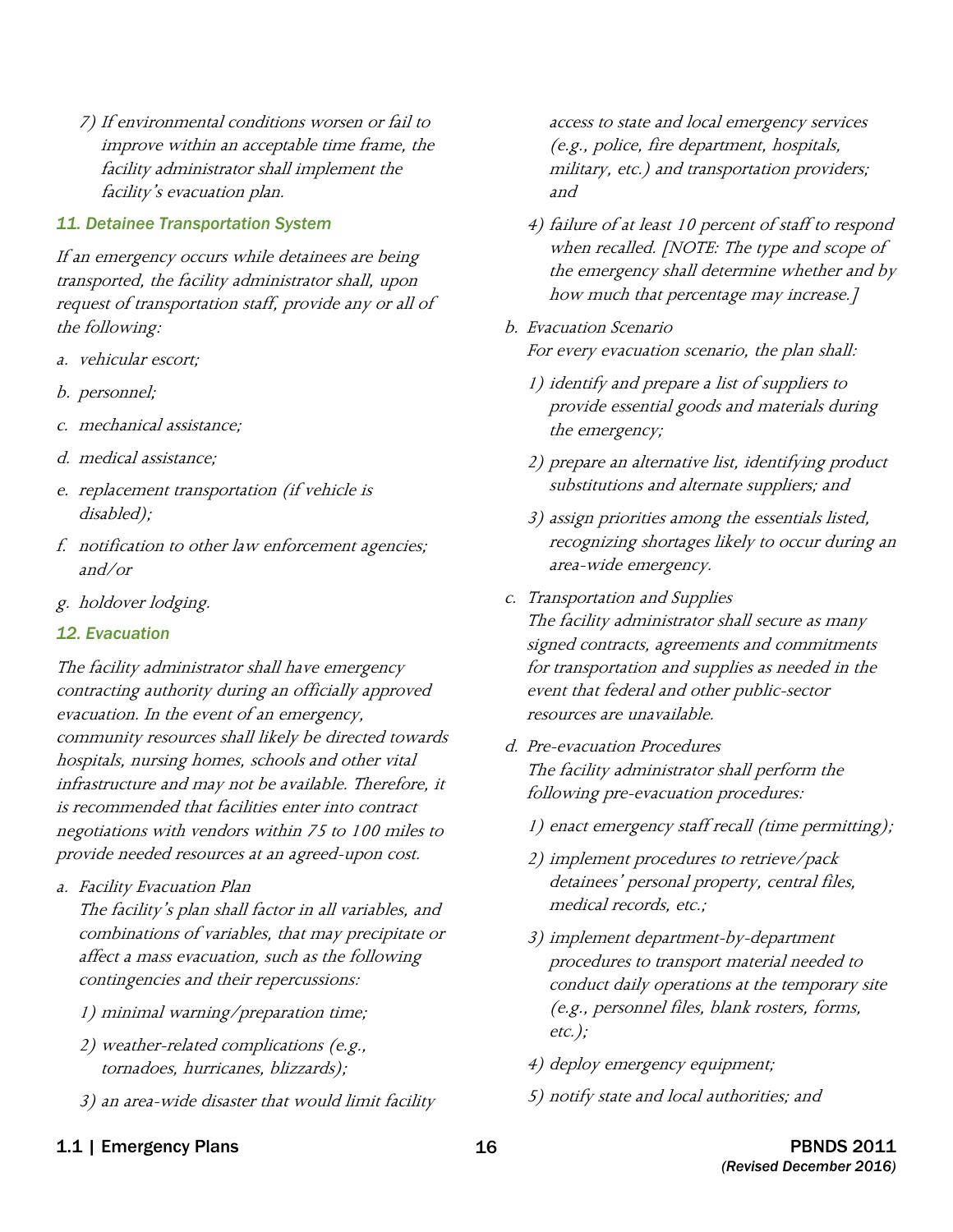6) conduct (exit) emergency count.

- e. Facility Shutdown To achieve facility shutdown, the facility administrator shall:
	- 1) verify detainee count;
	- 2) implement internal search plan, as appropriate;
	- 3) apply emergency utility controls; and
	- 4) secure the site, to extent possible.
- f. Transition to Temporary Site To transition to a temporary site, the facility administrator shall:
	- 1) confirm the previously projected number of vehicles needed for:
		- a) detainees, and
		- b) supplies.
	- 2) record vehicle data, including number and  $source(s);$
	- 3) reconfirm security arrangements with other ICE/ERO components, the Bureau of Prisons, U.S. Marshals Service, local and state agencies and the military;
	- 4) separate Special Management Unit (SMU) detainees before moving, individually or as a group, to another such unit or to a local detention facility equipped to accommodate SMU detainees' security and safety needs; and
	- 5) confirm staffing/assignments, including temporary duty arrangements.

#### *13. Nationwide Lockdown*

 In the event of a compelling need to secure all ICE/ERO facilities, the ERO headquarters Field Directors, who shall notify the facility administrators. Operations Assistant Director shall notify Field Office

a. Lockdown Procedures The facility administrator shall implement the following lockdown procedures:

- 1) perform emergency detainee count;
- 2) conduct staff briefing (may include interim increase to 12-hour shifts);
- 3) suspend detainee access to telephones and televisions;
- 4) suspend visitation (designated staff shall attempt to contact individuals with visits planned; detainees may notify interested persons of the lockdown and suspension of visits by mail);
- 5) provide meal service in the housing units;
- 6) activate the command post; and
- 7) contact specialized personnel and teams, as appropriate (SRTs, HNTs, etc.).
- b. Communication

 detainees, in writing, why the lockdown is necessary, what to expect, and how long it is likely to last. The facility administrator shall provide this detainee notification as soon as possible after implementing the necessary procedures (as detailed The facility administrator shall inform the in the preceding paragraph).

- c. Health Services Health services staff shall make their regularly scheduled rounds.
- d. Termination of Lockdown When the nationwide lockdown is terminated, the facility administrator shall:
	- 1) relax the lockdown systematically, according to written procedures;
	- 2) implement a lockdown recovery plan;

 affords staff the ability to accurately assess the The plan shall include slowly returning the facility to normal operating procedures by bringing small groups out at a time (e.g., one range of a pod in each housing unit), feeding one range at a time, then gradually increasing over a period of 48 hours. This gradual return

1.1 | Emergency Plans **17** 17 **PBNDS** 2011